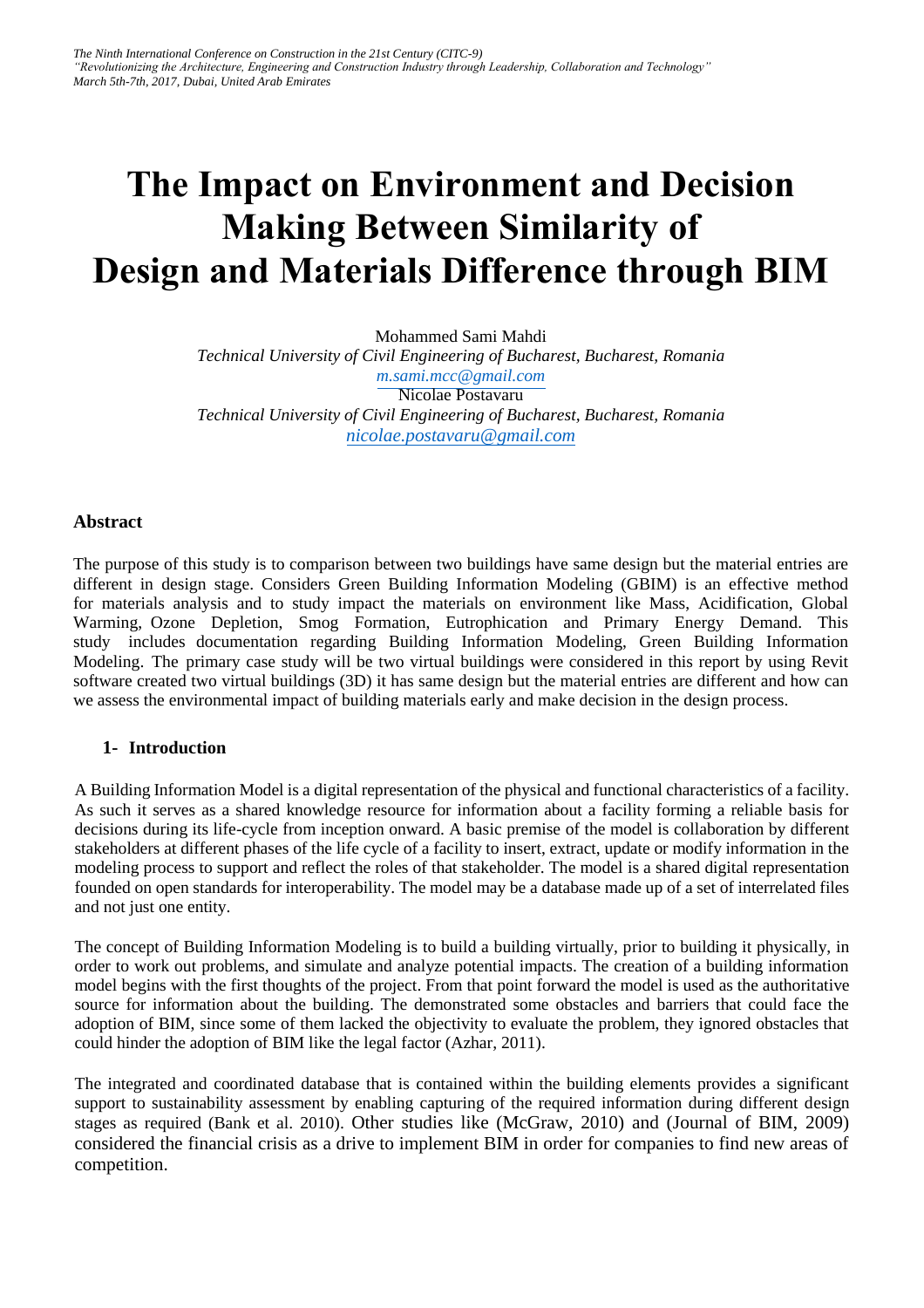Opposition can be expected from clients and developers to spend extra money to implement the new approach. BIM has many characteristics that make it a successful substitute to the traditional methods, especially with the robust of sustainable design.

#### $\Box$ **- Objectives of the Study**

Study of the quality of materials used in the construction process in the design phase and assist in the decision-making stage to support of health environments.

Use of green building information modeling (GBIM) will give a positive development towards less polluted environment, which is integrated with other elements to ensure a healthy environment in the construction industry.

## **2- Description Case Study**

After development software that deal with construction industry , we began to get more information about areas , locations, sites, designs (2D, 3D) and many documents, also many dimension as (4D, 5D, 6D) represent time, cost, lifecycle, facilities management about each project. All this information is called Building Information Modeling (BIM). The result is Life Cycle Assessment (LCA) on demand, is an important layer of research design for decision-making within the same time frame, pace, and environment that building designs are generated. This is especially useful for understanding the impact materials have on the environment. In this studying will take virtual buildings A and B, using Revit software to create (3D) model.





The BIM package in present case is Autodesk Revit. For the creation of the building levels are to be identified for each floor. These levels are then given in the elevation and are created. Next step depends on details in columns, beams, doors, windows and the other details. Families are prepared which should be loaded in each step of project. After creating the levels and families group create individual grid lines in each level and start placing the walls, stairs, etc. as per the tools in the BIM.

## **3- Results**

The results represent Life Cycle Stages (itemized by CSI Division, itemized by Revit Category, CSI Division itemized by Tally™ Entry , CSI Division itemized by Material, Revit Category itemized by Family , Revit Category itemized by Tally™ Entry , Revit Category itemized by Material). The study includes all the building details such as (Concrete, Precast Concrete, Masonry, Openings and Glazing, Metals, Wood/Plastics/Composites, Thermal and Moisture Protection, Roofing and Finishes).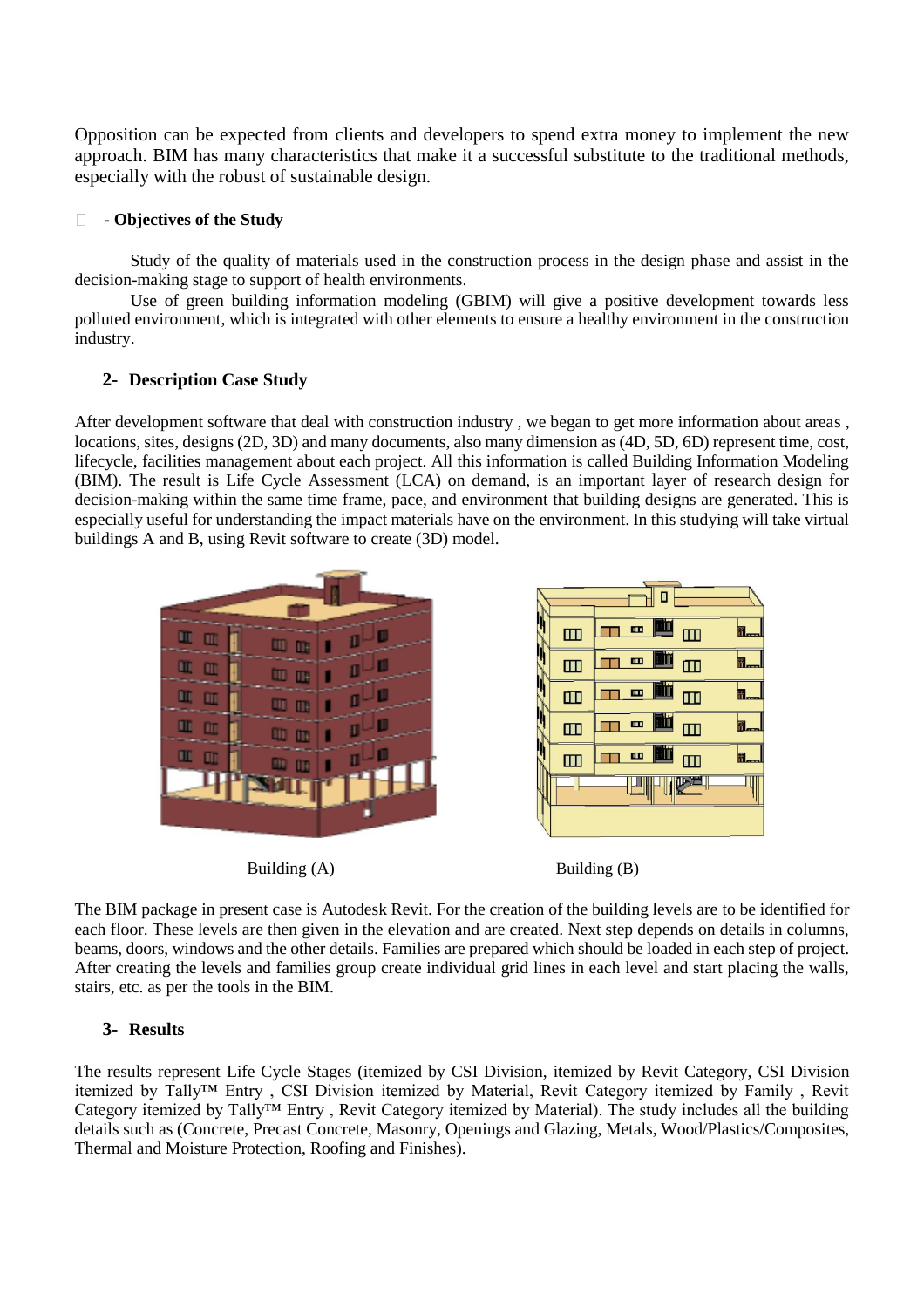

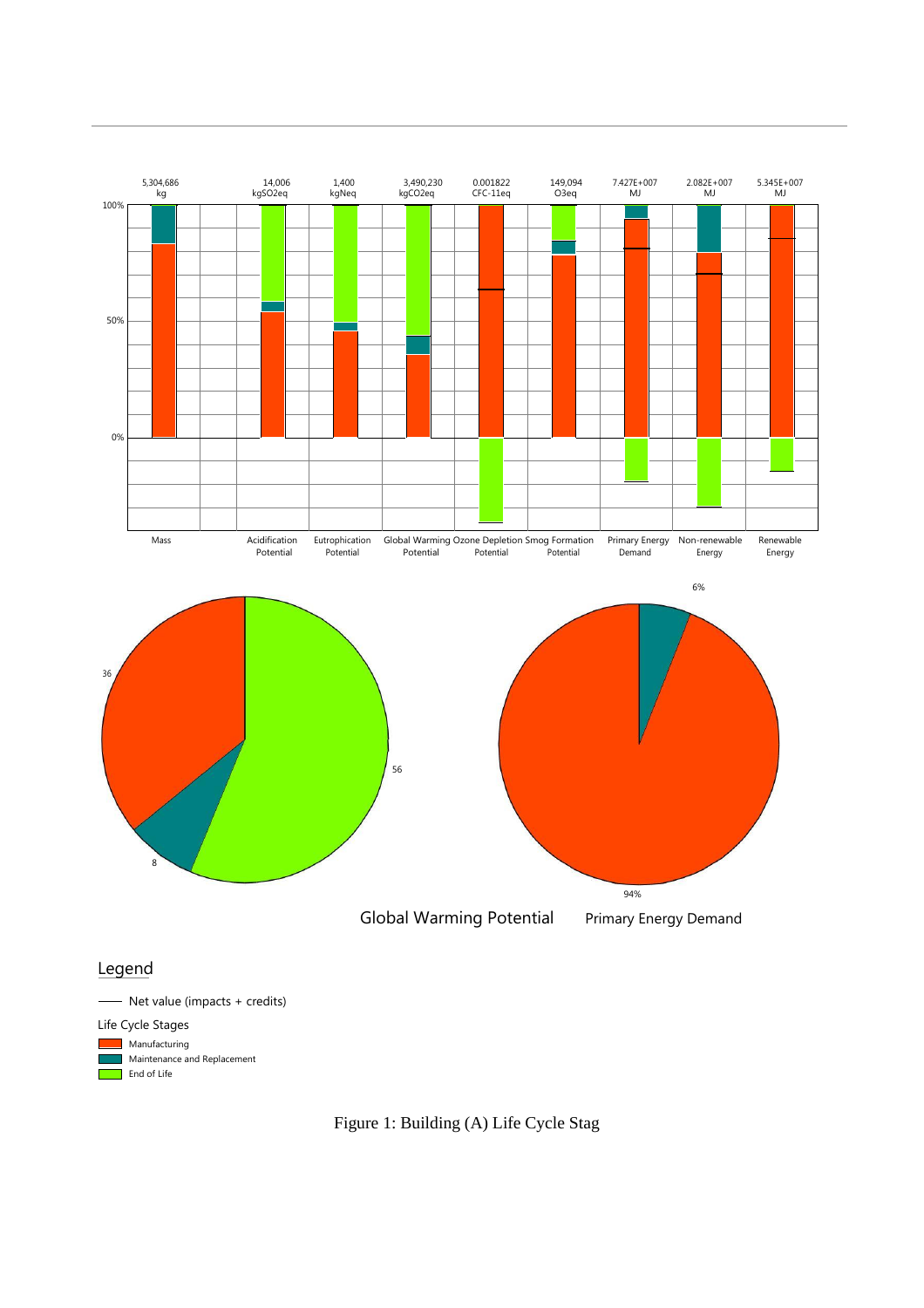

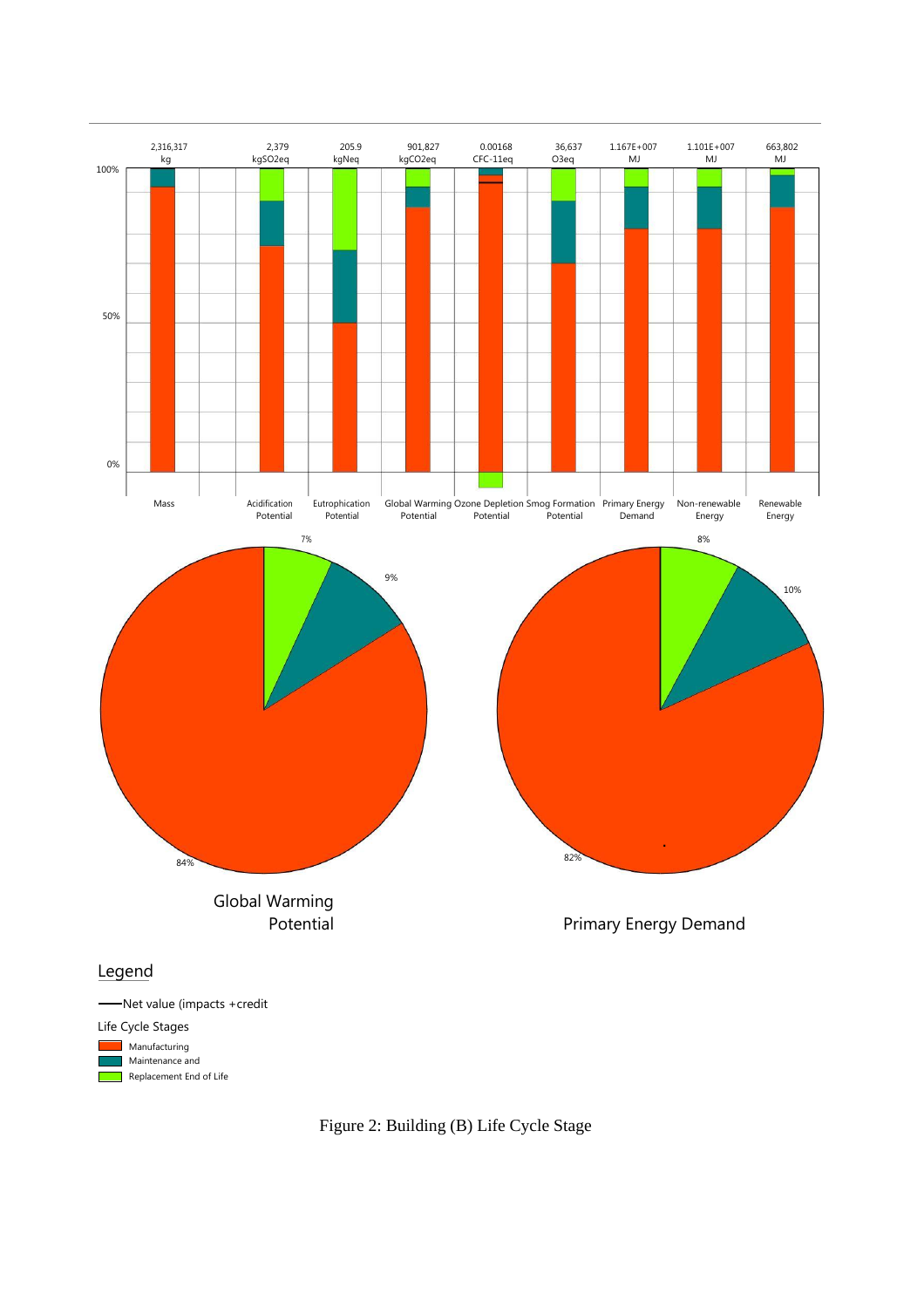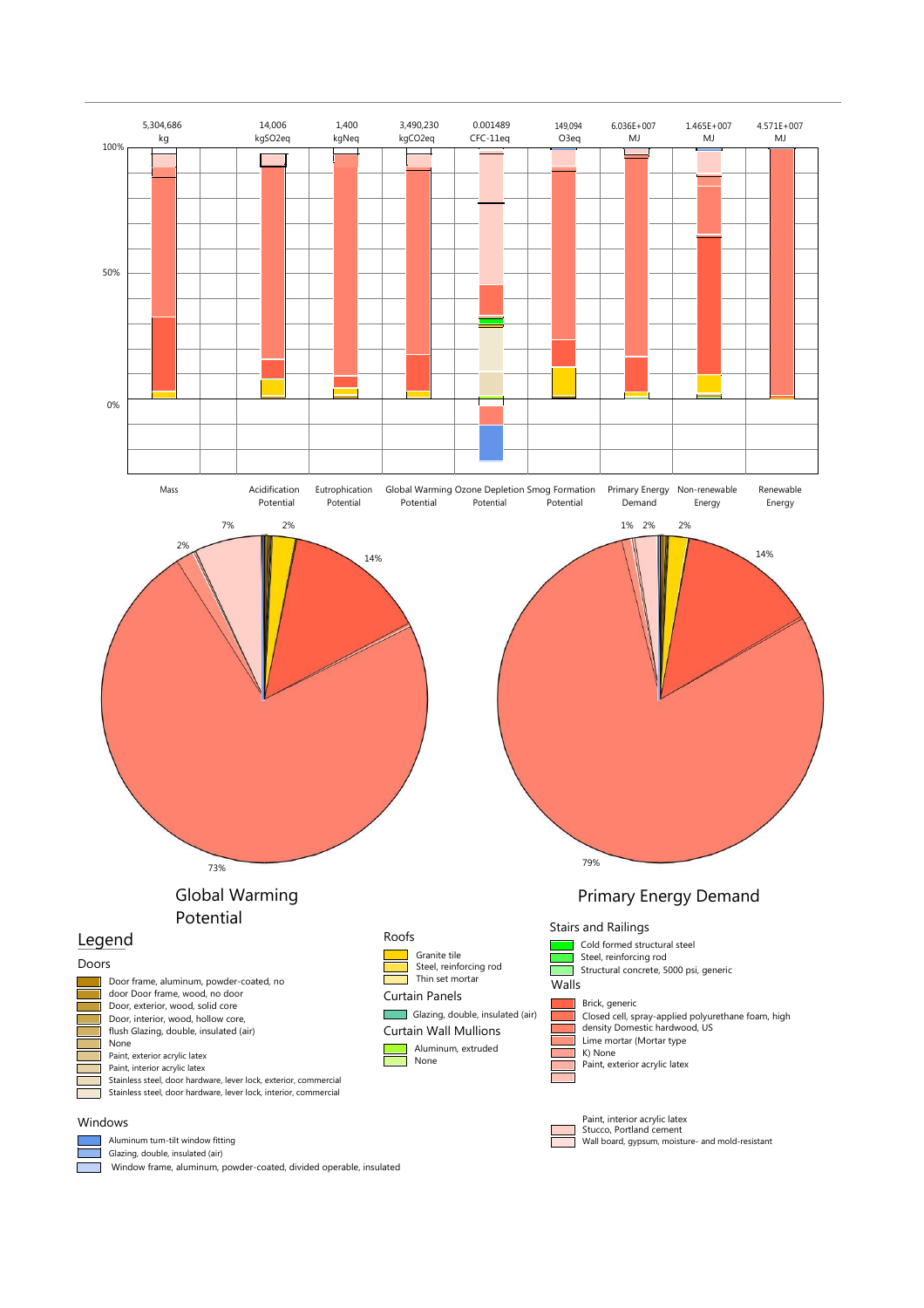Figure 3: Building (A) Revit Category, itemized by Material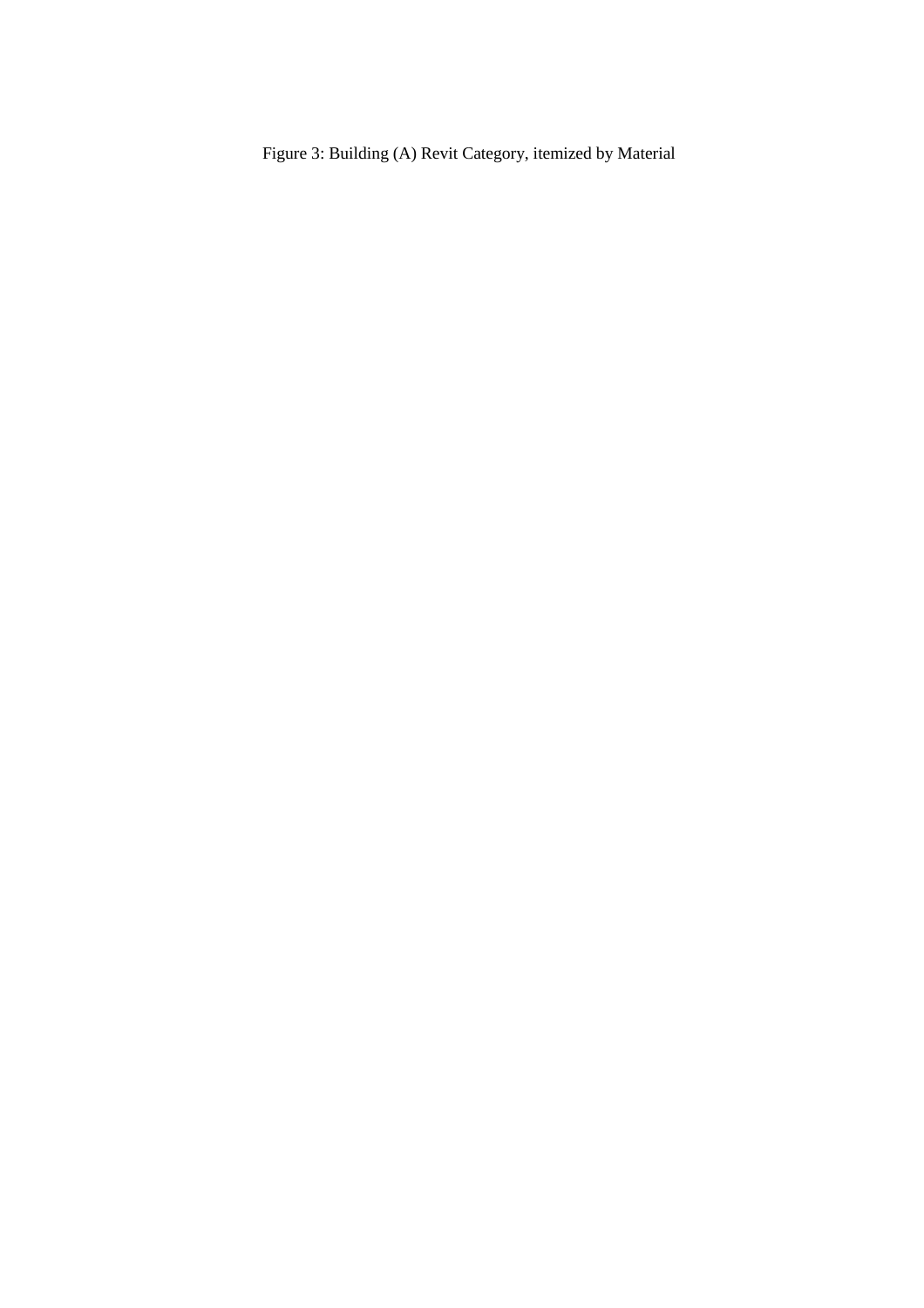





Windows

Glazing, monolithic sheet, generic None Window frame, wood, divided operable Stairs and Railings

Cold formed structural steel Stainless steel, extruded, chromium 18/8 Steel, reinforcing rod Structural concrete, 5000 psi, generic

### Walls



Stucco, Portland cement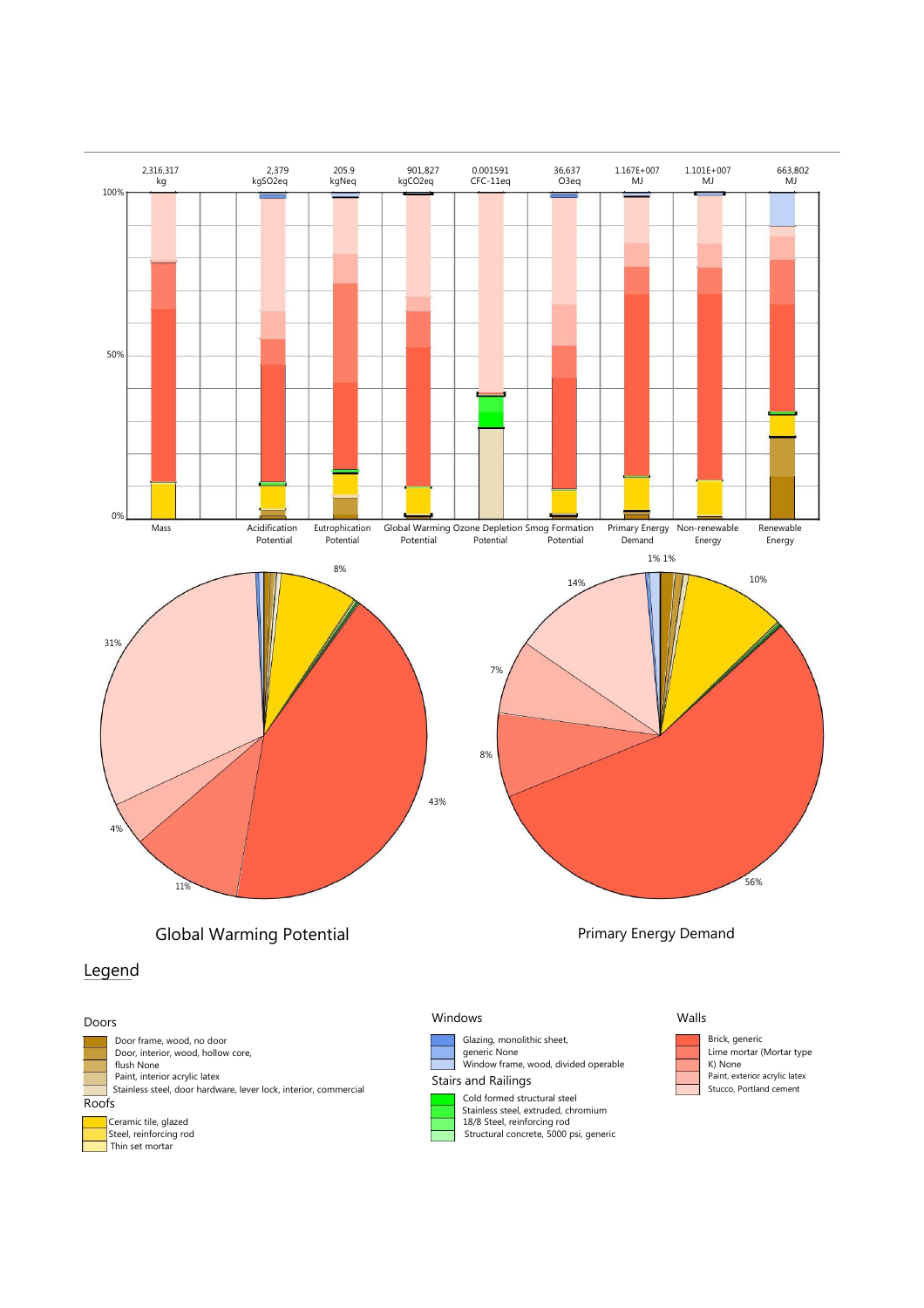Figure 4: Building (B) Revit Category, itemized by Material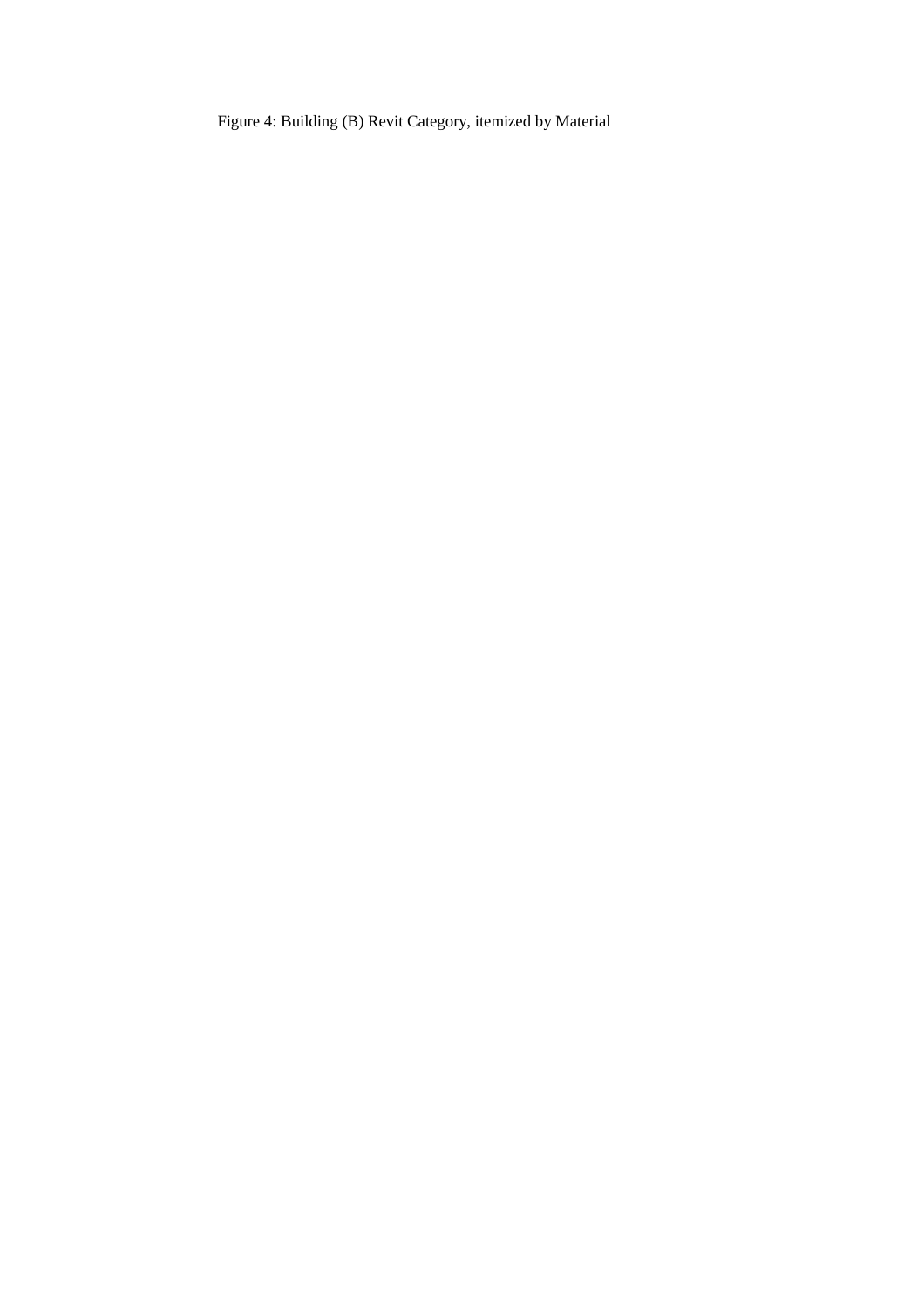| <b>Row Labels</b>                                 | <b>Building A</b> | <b>Building B</b> |
|---------------------------------------------------|-------------------|-------------------|
| Sum of Mass Total (kg)                            | 5304686.374       | 2316317.323       |
| Sum of Acidification Potential Total (kgSO2eq)    | 14005.84432       | 2379.273157       |
| Sum of Eutrophication Potential Total (kgNeq)     | 1399.613158       | 205.912107        |
| Sum of Global Warming Potential Total (kgCO2eq)   | 3490230.227       | 901826.541        |
| Sum of Ozone Depletion Potential Total (CFC-11eq) | 0.001159485       | 0.001591123       |
| Sum of Smog Formation Potential Total (kgO3eq)    | 149093.6518       | 36636.79706       |
| Sum of Primary Energy Demand Total (MJ)           | 60362477.22       | 11671720.55       |
| Sum of Non-renewable Energy Demand Total (MJ)     | 14650572.36       | 11007918.08       |
| Sum of Renewable Energy Demand Total (MJ)         | 45711904.85       | 663802.4677       |

## **Table 1: Environmental impacts for buildings A and B**

## **4- Concluding Remarks**

These results in the table 1 were obtained by analyzing the material for models A and B, each model separately. The results represent impact the materials on the environment through values of (Mass, Acidification Potential, Eutrophication Potential, Global Warming, Ozone Depletion Potential, Smog Formation, Primary Energy Demand).

When we compare between two models A and B in sum of mass, building B is better than A because it has least value. If comparison between two models in sum of acidification potential the building B is better than A because the value of building B less than building A .Thus, the comparison is between the buildings on the table for each item as global warming and primary energy demand. But should be noted that primary energy demand is divided into two parts non-renewable energy demand and renewable energy demand, and holds their combination will give us value of primary energy demand.

## *Primary Energy Demand = (Non-renewable + Renewable) energy demand*

After comparison the results for each item in table1, we can make a decision of the building that are more environmentally friendly. The building B is better than building A but it is not perfect because there is little difference between building A and B.